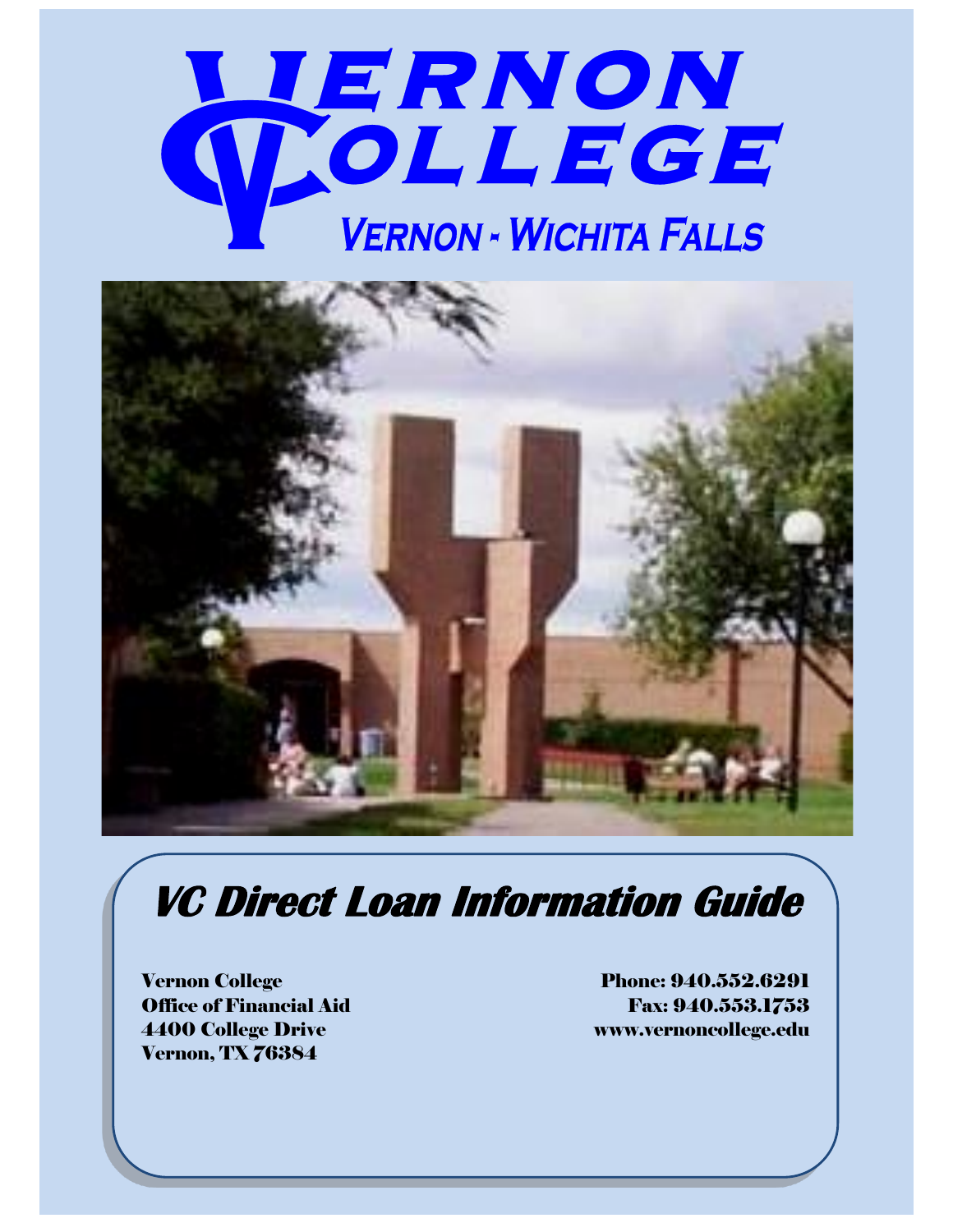## Dear Student Loan Borrower:

 As a potential student loan borrower, you need to be aware of the following Vernon College (VC) student loan policies:

1. Federal regulations require that students interested in the Federal Direct and/or PLUS loan complete a Free Application for Federal Student Aid and provide the financial aid office any requested documentation. Student loan recipients must meet general eligibility requirements for federal student aid (see current catalog). At VC, Direct loans will automatically be packaged in each eligible student's award letter based on the student's classification. A student's classification is determined based on the number of hours completed towards his or her selected degree or certificate at the time of initial certification. A student's classification will not be re-evaluated until the beginning of the next academic year (fall through summer). Students also have the option to reduce, accept or decline their awarded loan amount via the on-line acceptance feature that is available through My VC.

2. Students or parents in default on a previous student loan or who owe money back on a federal grant are not eligible for financial aid. This includes both Federal Direct and PLUS Loans.

**3.** Student borrowers at VC must complete entrance loan counseling and the Master Promissory Note. *Also, starting 2022-23 all direct loan borrowers (students and parents) will be required to confirm they have viewed the Annual Student Loan Acknowledgement before loans can be disbursed for each award year. Each* process is available at [www.studentaid.gov](http://www.studentaid.gov/) a must be completed before receiving any loan during the academic year.

4. Student loan recipients are also required to complete exit loan counseling before they cease enrollment, graduate or drop below half-time status. Exit counseling is available online at **[www.studentloans.gov](http://www.studentloans.gov/) .** If you fail to meet this requirement, a hold will be placed on your records until you complete this requirement.

5. Student loan funds will be sent to VC via electronic funds transfer (EFT) and applied to the student's account. Once a student's account is credited and all VC expenses have been paid the business office will submit any remaining refunds to the student. Loan refunds will be disbursed no later than 30 days after the beginning of the semester via your Chaparral Card, direct deposit or in the form of a check.

6. **Student loans are for educational expenses only!** Authorized expenses include: tuition and fees, room and board, books and supplies, dependent child care, transportation and commuting expenses, and personal and miscellaneous expenses. Keep in mind student loans must be repaid so only borrow what you need.

7. Students must be enrolled at least half-time (6 credit hours) at Vernon College each semester in order to receive their loan disbursement. Any additional assistance received may reduce your loan eligibility. (Ex: outside scholarships, Catholic Charities, WIA etc.) Eligibility for loan proceeds will be verified prior to each disbursement and could result in the reduction or cancellation of your loan and the remainder returned to the lender (U.S. Department of Education) without further notice. **PLEASE NOTE: If you enroll in classes that do not apply towards your major you have on file in Admissions, you must complete a Declaration of Purpose in the Admissions office to update your major before you will be eligible to receive your loan funds.**

8. VC participates in the Federal Direct Subsidized and Unsubsidized Loan Programs and the Federal Parent Loan for Undergraduate Students (PLUS). VC **does not** participate in the following loan programs: Perkins Loan Program, Hinson-Hazelwood Loan Program, HEAL Loan Program, HELP Loan Program, and the CAL Loan Program.